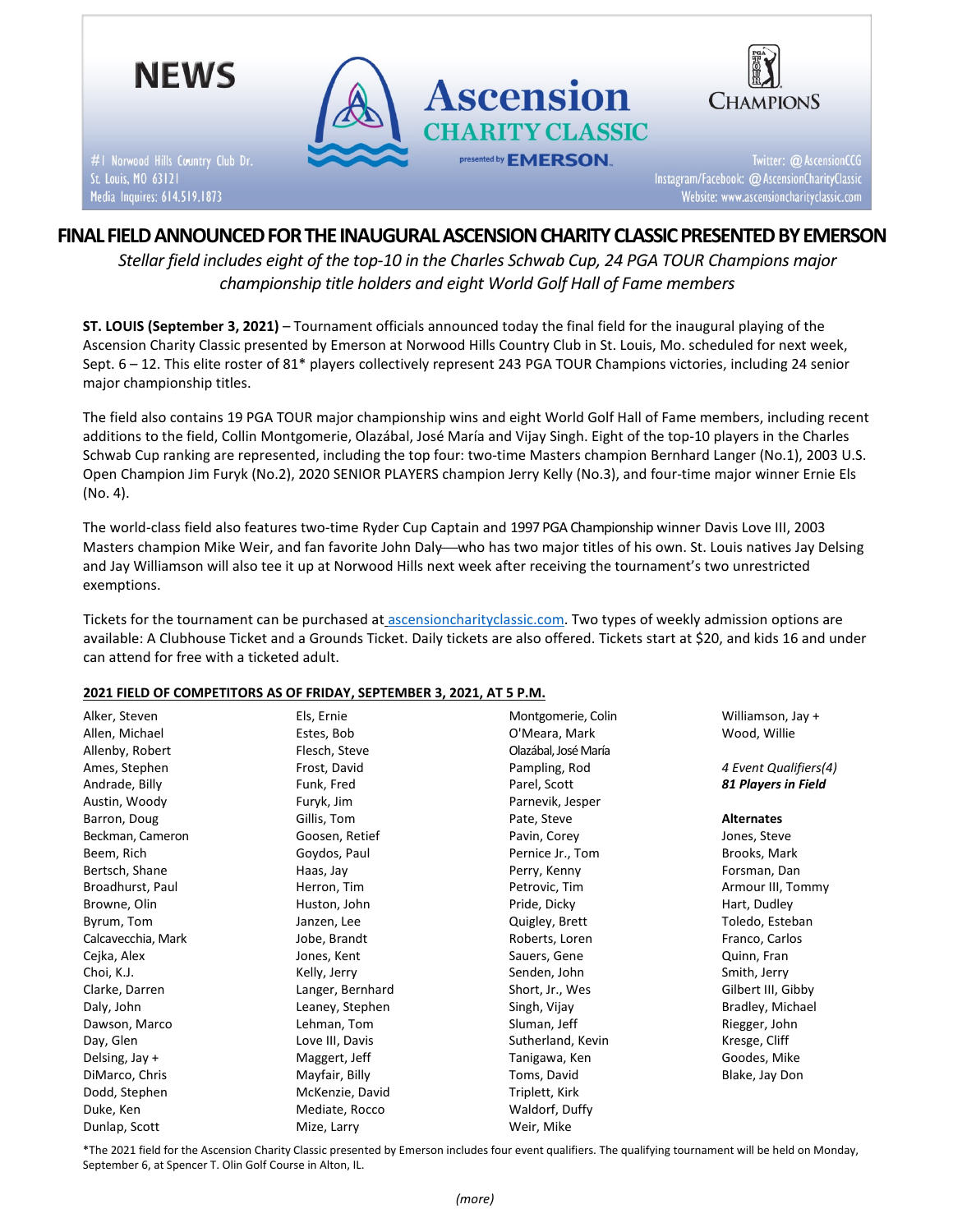## SCHEDULE OF EVENTS AND BROADCAST TIMES (Note: Schedule times and events subject to change)

### Thursday, September 9

- Gates Open 7:00 a.m.
- Pro Shop Open 7:00 a.m.
- Official Tournament Pro-Am
	- Morning Tee Times: 7:00 a.m. 9:10 a.m.
	- Afternoon Tee Times: 12:00 p.m. 2:10 p.m.
- Accenture Youth Clinic—for Diversity Golf; First Tee of Greater St. Louis; and PGA REACH Gateway: 4:30 p.m. (driving range)

## Friday, September 10

- Gates Open 7:00 a.m.
- Pro Shop Open 7:00 a.m.
- First Round Official Tournament Competition: Tee times begin at 7:55 a.m. (estimated)

#### **Broadcast Golf Channel: 2:30 p.m. – 5 p.m.**

### Saturday, September 11

- Gates Open 7:00 am
- Pro Shop Open 7:00 a.m.
- 9/11 Remembrance Ceremony presented by Schnucks 7:00 a.m. (Norwood Hills flag pole)
- Second Round Official Tournament Competition: Tee times begin at 7:55 a.m. (estimated)
- Legends Charity Challenge presented by Worldwide Technology featuring Jack Nicklaus, Tom Watson, Ozzie Smith and Frank Berube: 2:45 p.m. start (estimated) on the 10<sup>th</sup> tee following final tournament grouping

#### **Broadcast Golf Channel: 2:30 p.m. – 5 p.m.**

### Sunday, September 12

- Gates Open 7:00 a.m.
- Pro Shop Open 7:00 a.m.
- Final Round Official Tournament Competition: Tee times begin at 7:55 a.m. (estimated)
- Trophy Presentation Following Play

### **Broadcast Golf Channel: 2:30 p.m. – 5 p.m.**

The Ascension Charity Classic presented by Emerson will be one of the premier Regular Season events on the PGA TOUR Champions in 2021, which will give way to the Charles Schwab Cup Playoffs—a season-ending, three-tournament series used to determine the TOUR's season-long champion. Due to the circumstances related to the COVID-19 pandemic, PGA TOUR Champions has combined its tournaments in 2020 and 2021 to form one season, and the next Charles Schwab Cup champion will be crowned Nov. 11-14, 2021, at the Charles Schwab Cup Championship at Phoenix Country Club.